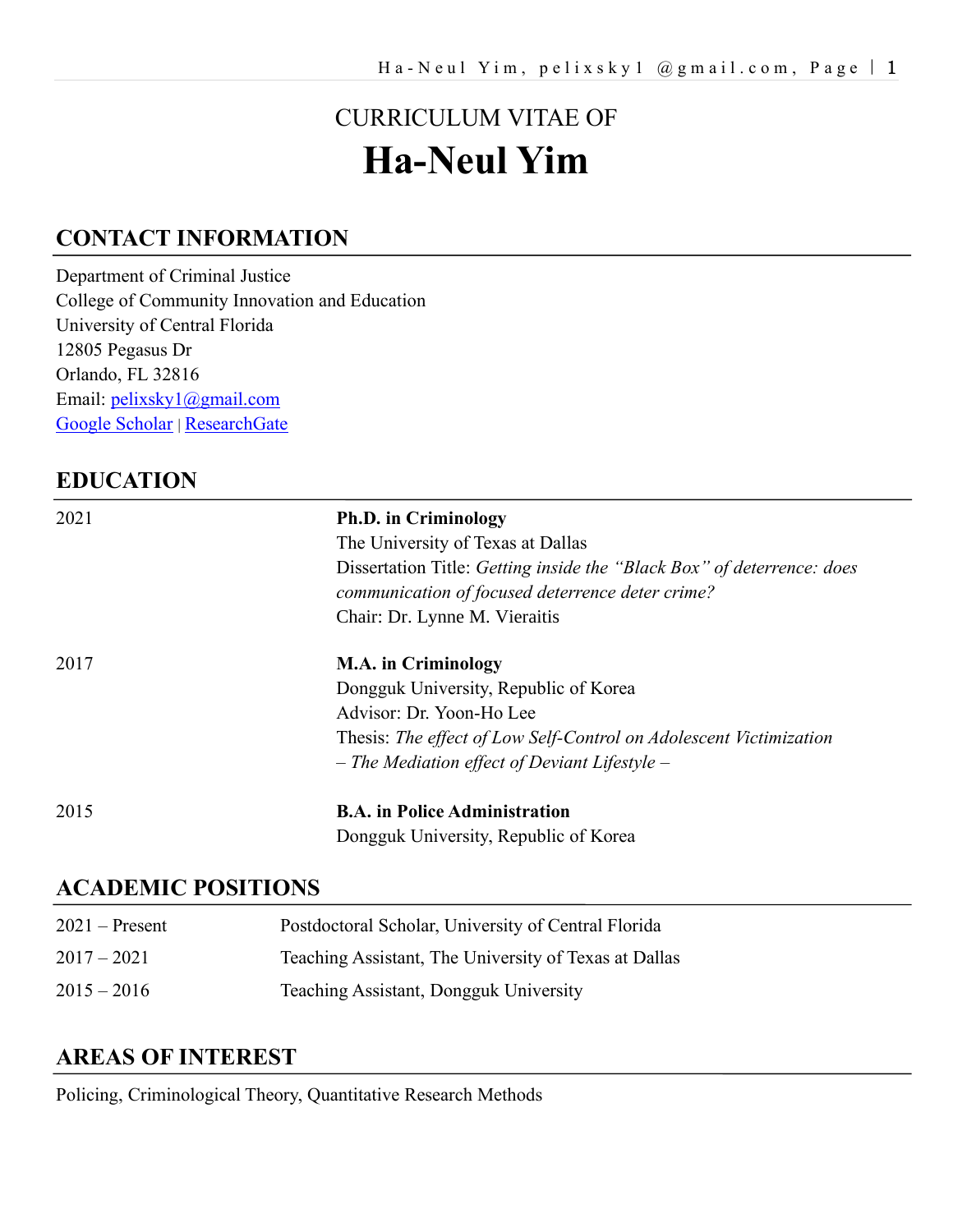## **ACADEMIC PUBLICATIONS**

#### **Peer Reviewed Journal Articles**

- **Ha-Neul Yim** (2020). The differential relationship between self-control and peer influences over time: Toward an integrative model of offending using dual-systems approach. *Crime and Delinquency*. Online: <https://doi.org/10.1177/0011128720977448>
- **Ha-Neul Yim**, Jordan R. Riddell, and Andrew P. Wheeler. (2020). Is the recent increase in national homicide abnormal? Testing the application of fan charts in monitoring national homicide trends over time. *Journal of Criminal Justice*, 66. Online:<https://doi.org/10.1016/j.jcrimjus.2019.101656>
- Sungil Han, **Ha-Neul Yim**, Richard Hernandez, and Jon Maskály. (2020). Immigrants' Confidence in the Police: An Examination of Generational and Ethnic Differences in the United States. *International Criminal Justice Review*, 30(2), 156-174. Online:<https://doi.org/10.1177/1057567719883930>
- Jaeyong Choi, **Haneul Yim**, Randolph D. Hicks. (2020). Direct and indirect effects of crime-related media consumption on public confidence in the police. *International Journal of Police Science and Management*, 22(1), 38-49. Online:<https://doi.org/10.1177/1461355719880572>
- Jaeyong Choi, **Haneul Yim**, Daniel R. Lee. (2020). An Examination of the Shadow of Sexual Assault Hypothesis Among Men and Women in South Korea. *International Criminal Justice Review*, 30(4), 386- 405. Online: [https://doi.org/10.1177/1057567719873964](https://doi.org/10.1177%2F1057567719873964)
- **Ha-Neul Yim**, Jae-Yong Choi, and Yoon-Ho Lee. (2015). A Study of sex difference for Juvenile Delinquency through an Ecological Systems Approach. *Journal of Korean Criminological Association*, 9(3), 69-102.
- Jae-Yong Choi, **Ha-Neul Yim**, and Yoon-Ho Lee. (2015). Review of Theoretical Approach to Efficacy of CCTV – Comparison between Instrumental Perspective and Expressive Perspective. *The Journal of Police Science*, 15(4), 31-58.
- Jae-Yong Choi, **Ha-Neul Yim**, and Yoon-Ho Lee. (2015). The Influence of the Media on Fear of Crime and Moderation Effect of Sex - Based on Physical Vulnerability Hypothesis. *The Journal of Police Science*, 15(3), 175-204.
- **Ha-Neul Yim**, Jae-Yong Choi, and Yoon-Ho Lee. (2015). An Empirical Study on Gender Differences in Causes of Adolescent Victimization from Perspectives of Self-Control Theory and Routine Activity Theory. *The Korean Association of Police Science Review*, 17(3), 273-298.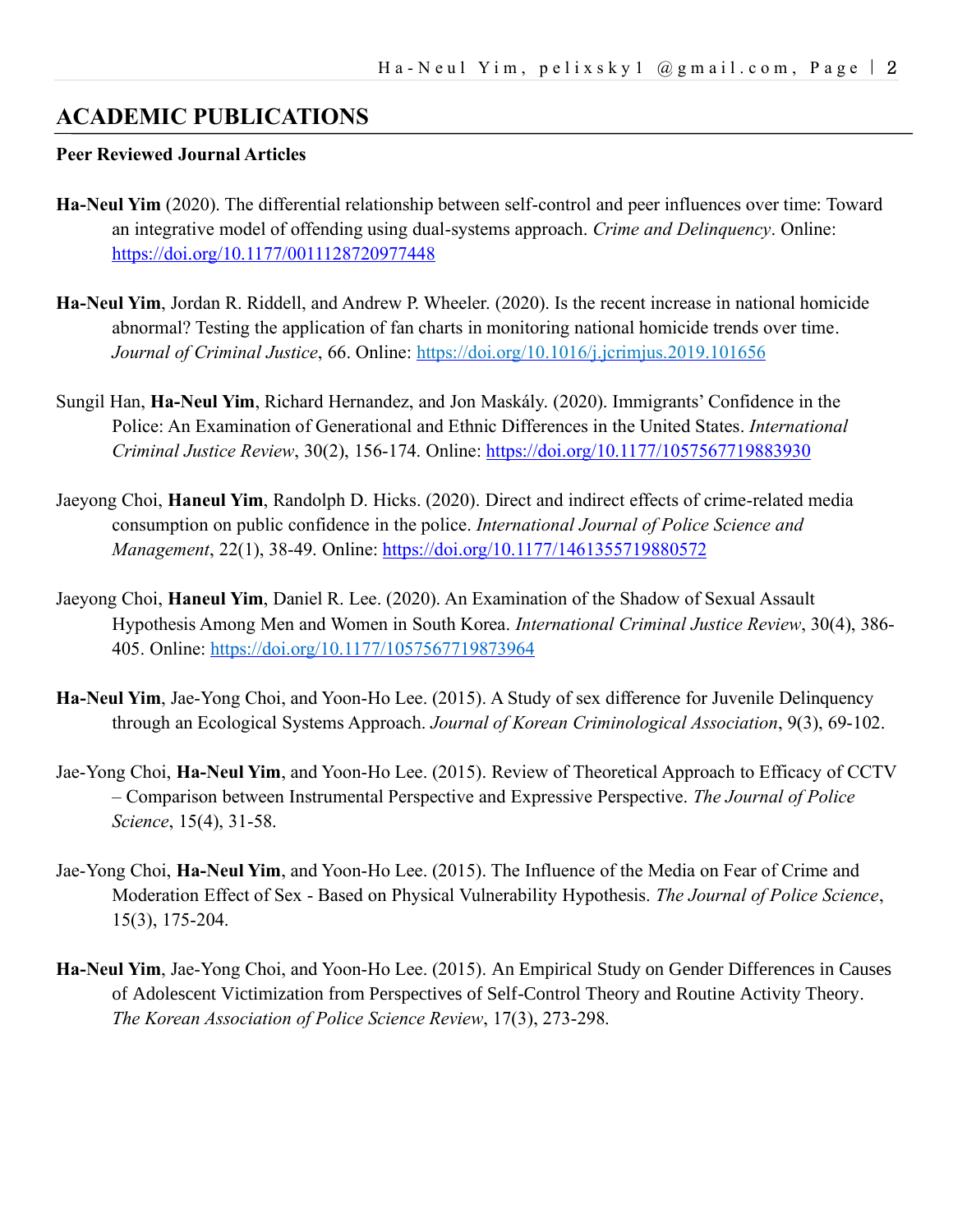## **Current Research Under Review**

#### **Peer Reviewed Journal Articles**

- **Ha-Neul Yim**, Sungil Han, and Alex R. Piquero. (2020). *Exploring the role of self-control and social bonds in the relationship between immigration and crime*. Under Review.
- **Ha-Neul Yim**, and Lynne M. Vieraitis. (2020). *Why do inmates disobey the prison rules? The influence of procedural justice and legitimacy on inmate misconduct in South Korea*. Under Review.

#### **Current Research in Progress**

#### **Peer Reviewed Journal Articles**

Yeonjae Park, **Ha-Neul Yim**, and Sungil Han. (2020). *What is the real determinant of future delinquency: Focusing on adverse childhood experiences, behavior problems, and generic influences*. Manuscript in Preparation.

## **AWARDS**

- 2020 **UTD PhD Small Grant Award** *The Office of Graduate Education, The University of Texas at Dallas, Richardson, Texas*
- 2020 **UTD-Korean Alumni Scholarship** *UTD-Korean Alumni Association, Richardson, Texas*
- 2019 **Cyrus Cantrell III UTD Phi Kappa Phi Travel Grant** *The Honor Society of Phi Kappa Phi at UTD, The University of Texas at Dallas, Texas*
- 2018 **2nd place in Graduate Student Paper Competition**  *Southwestern Association of Criminal Justice, Texas*
- 2015 **Participation Prize in Student Paper Competition**  *Korea CPTED Association, Seoul, Republic in Korea*
- 2015 **Student Paper Excellence Award in Student Paper Competition**  *Korean Criminological Association, Iksan, Republic of Korea*

## **RESEARCH EXPERIENCES**

| September $2015$ – December 2015 Research Assistant |                                                                         |
|-----------------------------------------------------|-------------------------------------------------------------------------|
|                                                     | Development of Evaluation Scale for Intensive Personality Education for |
|                                                     | Inmates                                                                 |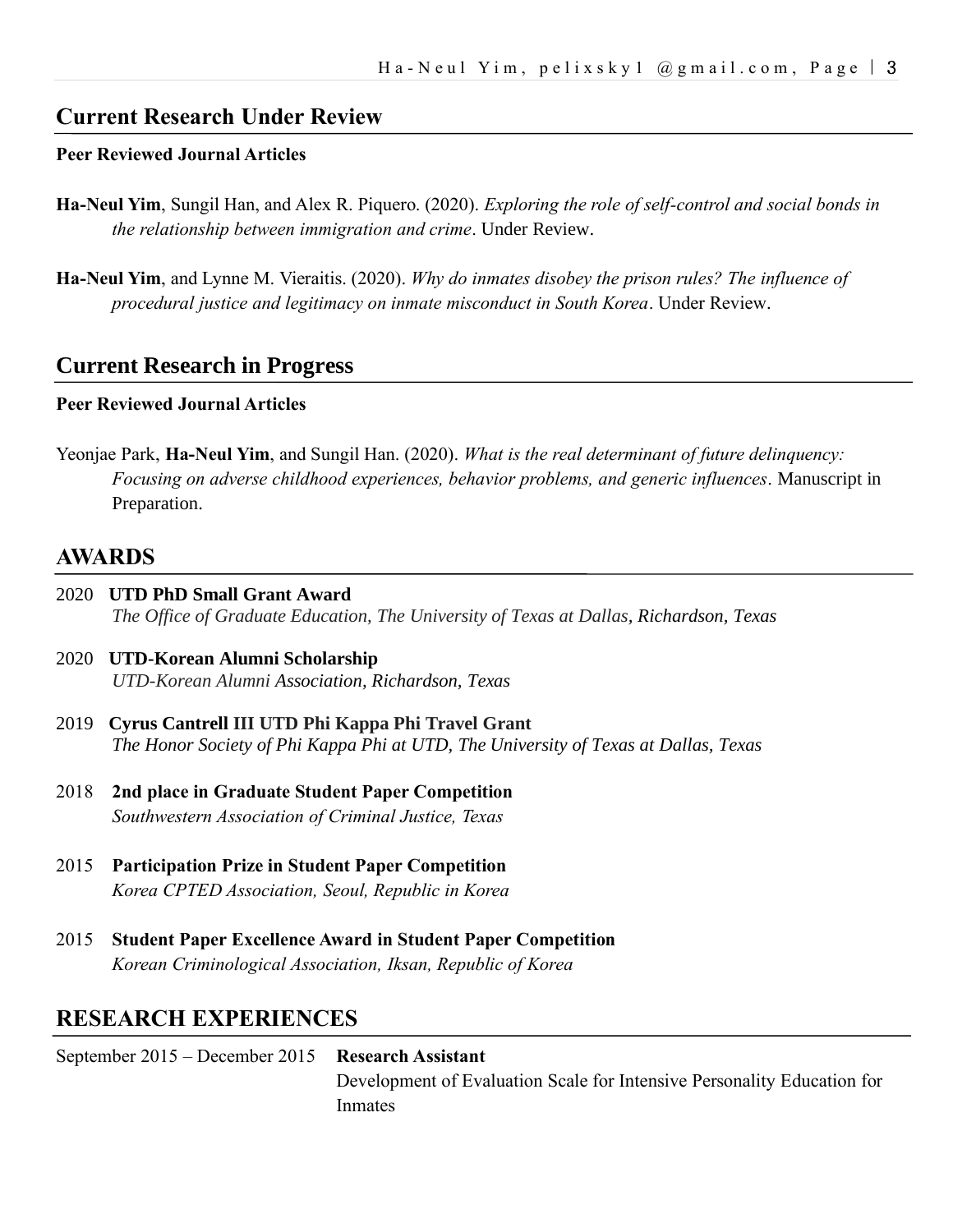## **TEACHING EXPERIENCES**

#### **Instructor of Record The University of Texas at Dallas**

Spring 2021 CRIM 1307: Introduction to Crime and Criminology (undergraduate course, remote/virtual) Fall 2020 CRIM 4311: Crime and Justice Policy (undergraduate course, in-person & remote/vitrual) Summer 2020 CRIM 3301: Theories of Justice (undergraduate course, online) Summer 2019 CRIM 4311: Crime and Justice Policy (undergraduate course)

#### **Teaching Assistant Courses The University of Texas at Dallas**

| Spring 2020 | EPPS 2302: Methods of Quantitative Analysis in the Social and Policy Sciences (undergraduate |
|-------------|----------------------------------------------------------------------------------------------|
|             | course)                                                                                      |
| Fall 2019   | CRIM 4336: Introduction to Terrorism (undergraduate course)                                  |
| Spring 2019 | EPPS 6313: Introduction to Quantitative Methods (graduate course)                            |
|             | CRIM 4396: Selected Topics in Criminology – Organized & Consensual Crime (undergraduate      |
|             | course)                                                                                      |
| Fall 2018   | CRIM 3310: Youth Crime and Justice (undergraduate course)                                    |
|             | CRIM 3319: Comparative Justice Systems (undergraduate course)                                |
|             | CRIM 2316: Corrections (undergraduate course)                                                |
|             | CRIM 4396: Selected Topics in Criminology - Community Reintegration (undergraduate course)   |
| Spring 2018 | CRIM 4323: Communities and Crime (undergraduate course)                                      |
| Fall 2017   | CRIM 4322: Senior Research Seminar (undergraduate course)                                    |

## **ACADEMIC PRESENTATIONS**

#### **Conferences in the United States**

**Ha-Neul Yim**, Andrew P. Wheeler, and Jordan R. Riddell. Is the recent increase in the national homicide rate abnormal? Poster presented at the *American Society of Criminology* Annual Meeting. San Francisco, CA. November 2019.

[https://www.dropbox.com/s/u9ye6kzz66ed8pj/HomicideIncrease\\_Abnormal\\_Poster\\_ASC2019.pdf?dl=0](https://www.dropbox.com/s/u9ye6kzz66ed8pj/HomicideIncrease_Abnormal_Poster_ASC2019.pdf?dl=0)

- Sungil Han, **Ha-Neul Yim**, Richard Hernandez, and Jon Maskály. Assessing the role confidence in the police plays in permissive attitudes towards deviance in immigrants. Paper presented at the *Academy of Criminal Justice Sciences* Annual Meeting. Baltimore, MD. March 2019.
- Richard Hernandez, Jon Maskály, Sungil Han, and **Ha-Neul Yim**. Unpacking the officer, community member, and situational factors affecting police-community interactions with Hispanic/Latino Immigrants. Paper at the *Academy of Criminal Justice Sciences* Annual Meeting. Baltimore, MD. March 2019.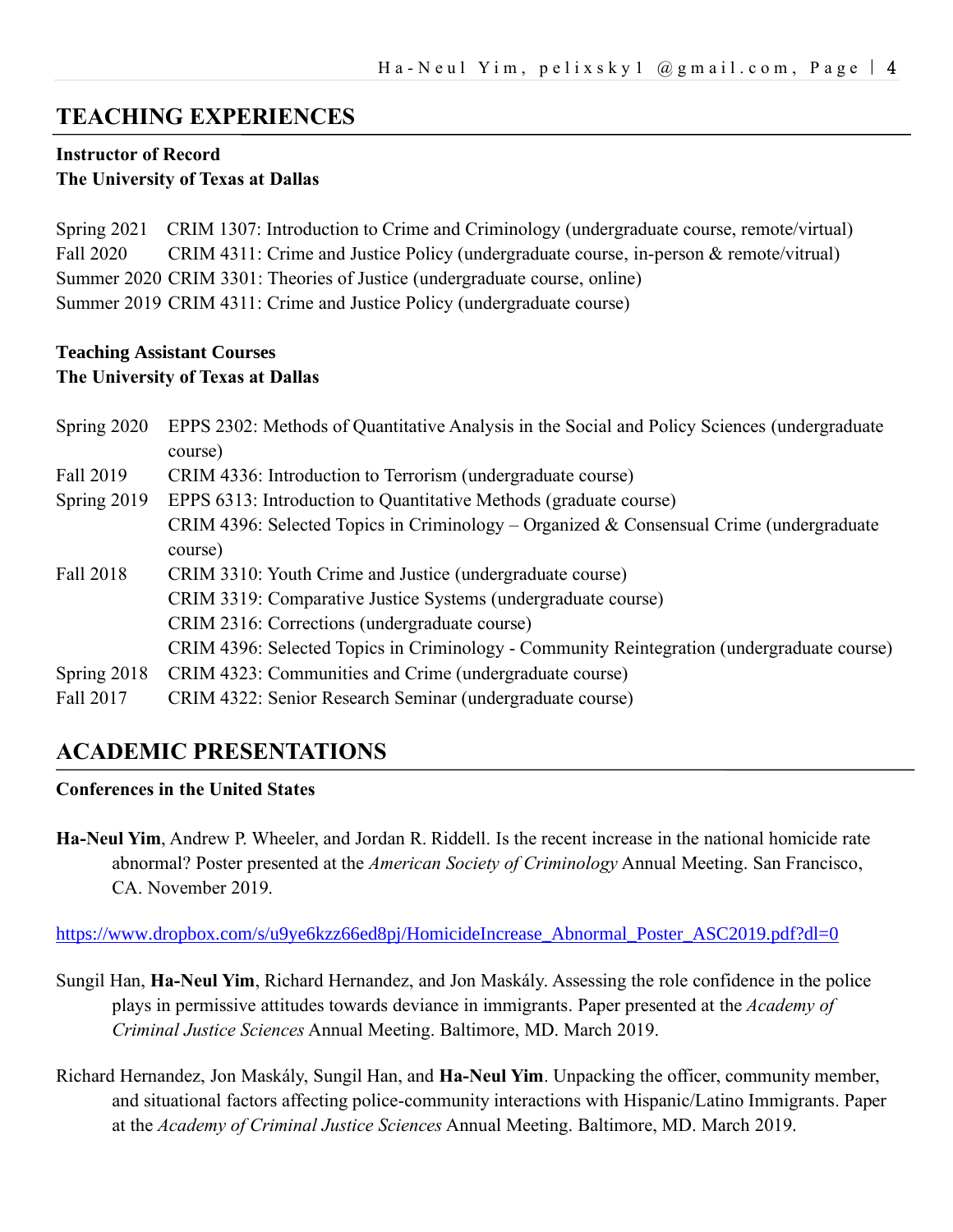- **Ha-Neul Yim**, Sungil Han, Richard Hernandez, and Jon Maskály. Immigrants' confidence in the police: an examination of generational and ethnic differences in the United States. Paper presented at the *American Society of Criminology* Annual Meeting. Atlanta, GA. November 2018.
- **Ha-Neul Yim**, and Jae-Yong Choi. An empirical study on gender differences in causes of adolescent victimization from perspectives of self-control theory and routine activity theory. Poster presented at the *American Society of Criminology* Annual Meeting. Philadelphia, PA. November 2017.
- Choi, Jae-Yong, and **Ha-Neul Yim**. The Influence of the Media on Fear of Crime and Moderation Effect of Gender. Paper presented at the *Academy of Criminal Justice Sciences* Annual Meeting. Denver, CO. March 2016.
- Young-Nam Song, Ji-Won Jang, and **Ha-Neul Yim**. The Influence of the Multicultural Factors of Foreign National Inmate on Prison Life Satisfaction Level: Mainly with Foreign National Inmate in Cheonan Prison. Paper presented at the *American Society of Criminology* Annual Meeting. Washington D.C. 2015.

#### **Conferences in Republic of Korea**

- **Ha-Neul Yim**, and Jae-Yong Choi. Redefined Self-Control and Victimization in Korean Adolescents. Poster presented at the *Korean Criminological Association* the First Semi-Annual Meeting. Suwon, Republic of Korea. June 2016.
- **Ha-Neul Yim**, and Jae-Yong Choi*.* A Study of sex difference for juvenile Delinquency through an Ecological Systems Approach. Poster presented at the *Korean Criminological Association* the Second Semi-Annual Meeting, Iksan, Republic of Korea. December 2015.
- Jae-Yong Choi, and **Ha-Neul Yim**. and Sang-Hyun Cho, An Empirical Study on Gender Differences in Causes of Adolescent Victimization from Perspectives of Self-Control Theory and Routine Activity Theory. Poster presented at the *Korean Criminological Association* the First Semi-Annual Meeting, Busan, Republic of Korea. May 2015.

#### **Service**

#### *Professional*

Manuscript reviewer for: *Violence and Victims*

#### *University*

2019 - 2020 Treasurer, Criminology Graduate Student Association 2019- 2020 President, UT Dallas Korean Student Association

## **Professional Affiliations**

2019 - Present The Honor Society of Phi Kappa Phi

2019 - Present Academy of Criminal Justice Sciences (ACJS)